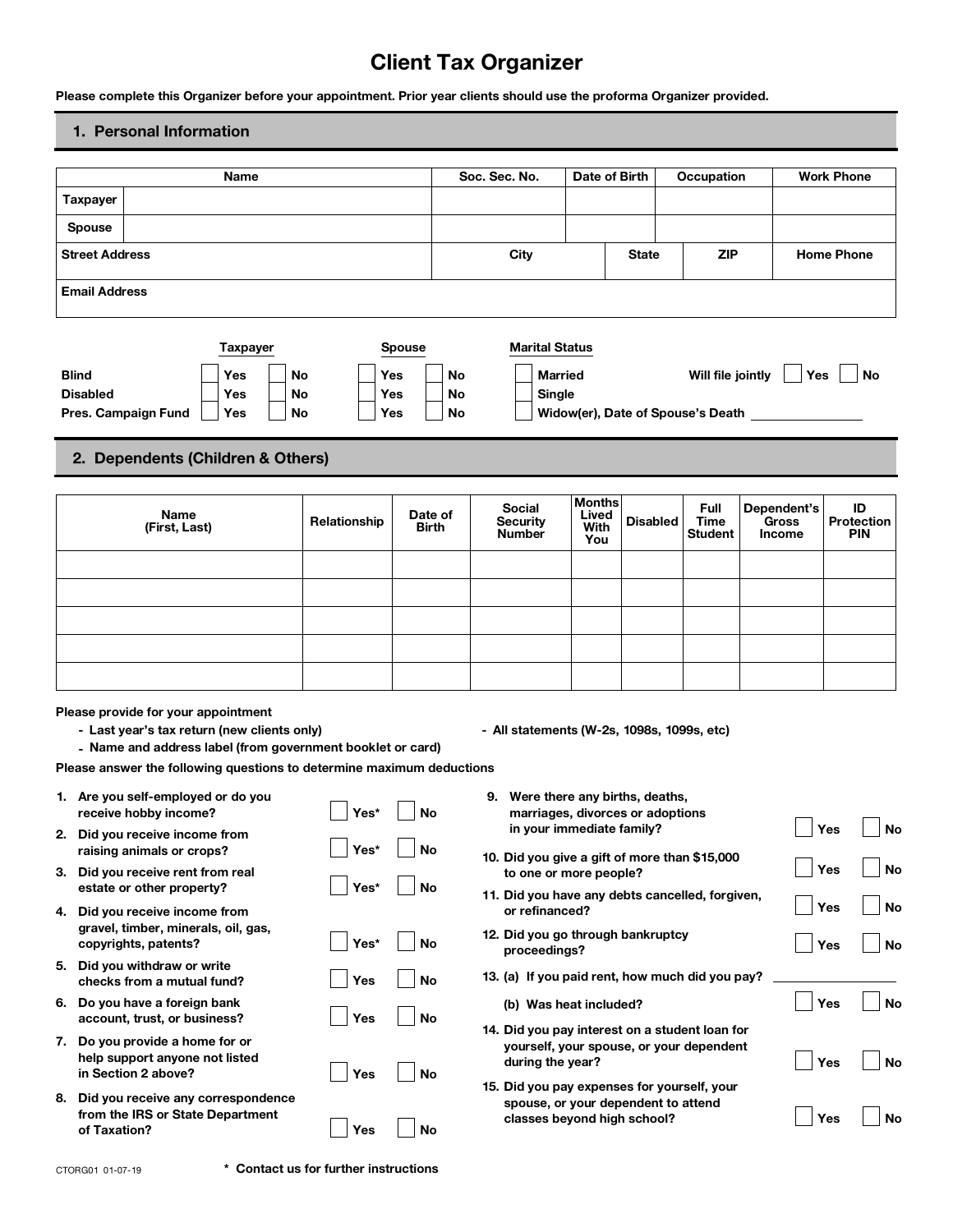**16. Did you have healthcare coverage (health insurance) for you, your spouse and dependents during this tax season? If yes, include Forms 1095-A, 1095-B, and 1095-C. 16. Did you have healthcare coverage (health insurance) for you, your spouse and dependents during this tax season? If yes, include Forms 1095-A, 1095-B, and 1095-C. 20<br><b>17. Did you apply for an exemption through the Mark 16. Did you have healthcare coverage (health<br>insurance) for you, your spouse and<br>dependents during this tax season? If yes,<br>include Forms 1095-A, 1095-B, and 1095-C.<br>17. Did you apply for an exemption through the Market<br>/** 

| Yes $\overline{\phantom{a}}$ | 19. Did you |
|------------------------------|-------------|
| <b>No</b>                    | technold    |

- **/Exchange? If so, provide the exemption certificate number.**
- **19 or 19 to 23 year old students with**

| м<br>÷ |  |
|--------|--|
|        |  |

# **22. 3. Wage, Salary Income**

| Employer | Taxpayer Spouse |  |
|----------|-----------------|--|
|          |                 |  |
|          |                 |  |
|          |                 |  |
|          |                 |  |
|          |                 |  |
|          |                 |  |
|          |                 |  |
|          |                 |  |

# **4. Interest Income**

### **Attach 1099-INT, Form 1097-BTC & broker statements**

| Payer             |                                         |        |             |                    |  |  |
|-------------------|-----------------------------------------|--------|-------------|--------------------|--|--|
|                   | 8. I.R.A. (Individual Retirement Acct.) |        |             |                    |  |  |
|                   | Contributions for tax year income       |        |             | $\overline{r}$ for |  |  |
| <b>Tax Exempt</b> |                                         | Amount | <b>Date</b> | Roth               |  |  |
|                   | <b>Taxpayer</b>                         |        |             |                    |  |  |
|                   | Spouse                                  |        |             |                    |  |  |
|                   |                                         |        |             |                    |  |  |

**From Mutual Funds & Stocks - Attach 1099-DIV**

| Payer | Ordinary | Capital<br>Gains | Non-<br>Taxable |               |
|-------|----------|------------------|-----------------|---------------|
|       |          |                  |                 |               |
|       |          |                  |                 |               |
|       |          |                  |                 |               |
|       |          |                  |                 | Attad<br>Paye |
|       |          |                  |                 |               |

# **6. Partnership, Trust, Estate Income**

**List payers of partnership, limited partnership, S-corporation, trust, or estate income - Attach K-1**

- **19. Did you purchase a new alternative Did you purchase a new alternative<br>technology vehicle or electric vehicle? │ Yes │ No**
- **20. Did you install any energy property to your residence such as solar water heaters, generators or fuel cells or energy efficient improvements such as exterior doors or windows, insulation, heat pumps, furnaces, central air conditioners or water heaters ? unsurance)** for you, your spouse and<br>
dependents during this tax season? If yes,<br>
include Forms 1095-A, 1095-B, and 1095-C.<br>
<br>
Did you install any energy property to your<br>
residence such as solar water heaters,<br>
residenc **Yes** No<br> **Example 19 Yes** No<br>
20. Did you install any energy property to your<br>
residence such as solar water heaters,<br>
generators or fuel cells or energy efficient<br>
umber.<br> **Example 19 Yes** No<br> **Pas** No<br>
21. Did you own \$
	- **financial assets?**
- **Have you or your spouse been a victim of identity theft and given an identity theft protection PIN by the IRS? If yes, enter the six digit identity protection PIN number. Attach W-2s:**<br> **Attach W-2s:**<br> **Employer Call Students with**<br> **Attach W-2s:**<br> **Attach W-2s:**<br> **Employer Employer Employer Employer Employer Employer Employer Call Students and Students with**<br> **Attach W-2s Property Sold Property Same Accord PIN by the IRS?** If yes, enter the six<br> **Property Sold Specify Cost & Imp.**<br>
Property Cost & Imp.

Yes │ No<br>Yes │ No<br>Yes │ No

# **7. Property Sold**

### **Attach 1099-S and closing statements**

| Attach 1099-S and closing statements |                      |             |
|--------------------------------------|----------------------|-------------|
| <b>Property</b>                      | <b>Date Acquired</b> | Cost & Imp. |
| Personal Residence*                  |                      |             |
| <b>Vacation Home</b>                 |                      |             |
| Land                                 |                      |             |
| Other                                |                      |             |

**and cost of a new residence. Also see Section 17 (Job-Related Moving).**

# **8. I.R.A. (Individual Retirement Acct.)**

**Contributions for tax year income**<br>Amount and Date Roth Roth **Spouse Amounts withdrawn. Attach 1099-R & 5498 Plan Reason for**

| 5. Dividend Income |                                            |                |         | Plan<br><b>Trustee</b> | <b>Reason for</b><br>Withdrawal | <b>Reinvested?</b> |           |
|--------------------|--------------------------------------------|----------------|---------|------------------------|---------------------------------|--------------------|-----------|
|                    | om Mutual Funds & Stocks - Attach 1099-DIV |                |         |                        |                                 | Yes                | No        |
|                    |                                            | <b>Capital</b> | Non-    |                        |                                 | Yes                | <b>No</b> |
| ver                | Ordinarv                                   | Gains          | Taxable |                        |                                 | Yes                | <b>No</b> |
|                    |                                            |                |         |                        |                                 | Yes                | No        |
|                    |                                            |                |         |                        |                                 |                    |           |

### **9. Pension, Annuity Income**

**Attach 1099-R Payer\* Reason for Withdrawal Reinvested? Yes Yes Yes Yes No No No No \* Provide statements from employer or insurance**

**company with information on cost of or contributions to plan.**

**Social Security Benefits Railroad Retirement**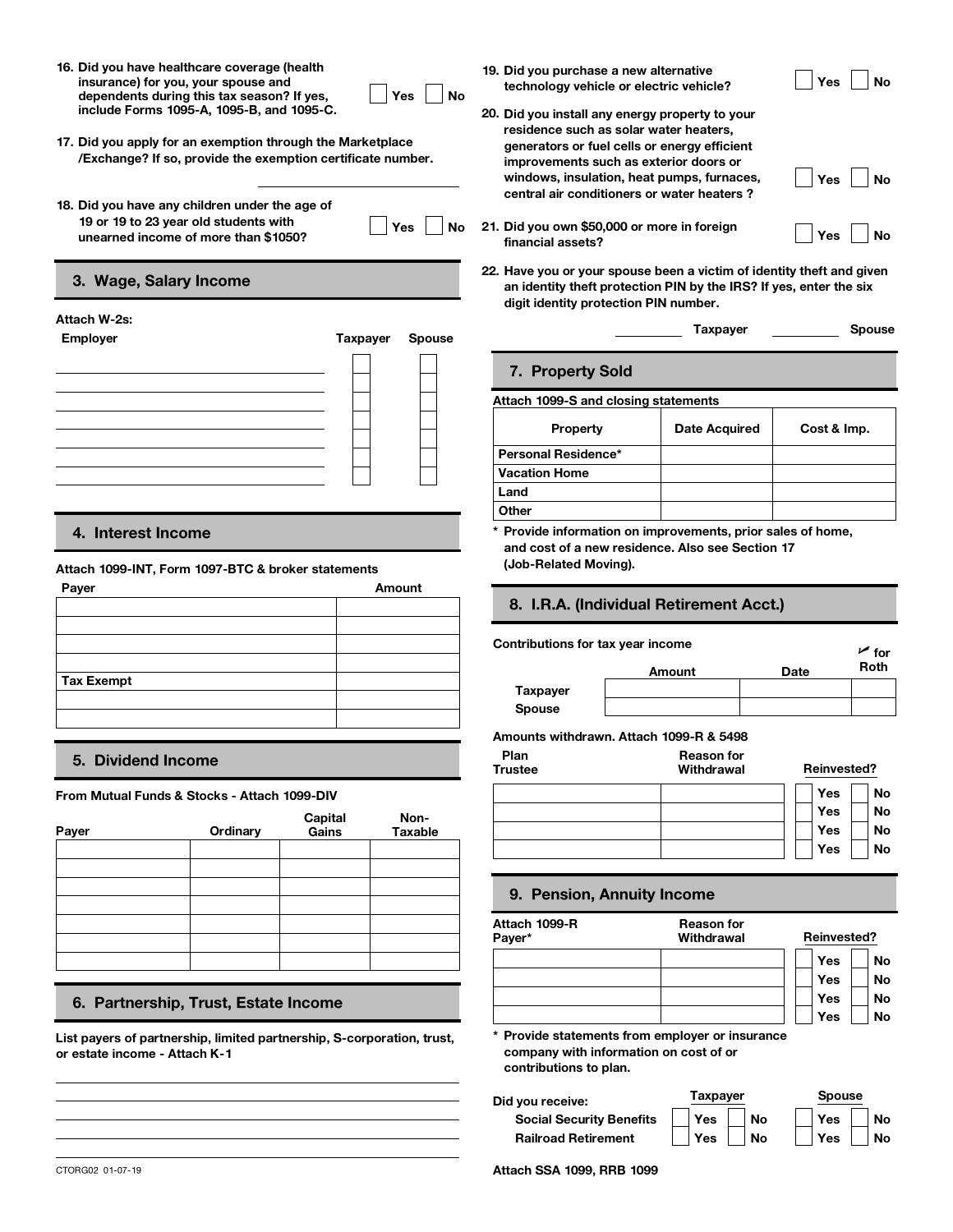# **10. Investments Sold**

### **Stocks, Bonds, Mutual Funds, Gold, Silver, Partnership interest - Attach 1099-B & confirmation slips**

| Investment | <b>Date Acquired/Sold</b> | Cost | <b>Sale Price</b> |
|------------|---------------------------|------|-------------------|
|            |                           |      |                   |
|            |                           |      |                   |
|            |                           |      |                   |
|            |                           |      |                   |
|            |                           |      |                   |

# **11. Other Income 14. Interest Expense**

**Medical Insurance Premiums**

 **(paid by you) Prescription Drugs**

### **List All Other Income (including non-taxable)**

| <b>Alimony Received</b>                     | home (include amortization                                             |
|---------------------------------------------|------------------------------------------------------------------------|
| <b>Child Support</b>                        | Paid to:                                                               |
| <b>Scholarship (Grants)</b>                 | Name                                                                   |
| <b>Unemployment Compensation (repaid)</b>   | <b>Address</b><br>the control of the control of the control of         |
| Prizes, Bonuses, Awards                     | <b>Social Security No</b><br>the control of the control of the control |
| <b>Gambling, Lottery (expenses</b>          | <b>Investment Interest</b>                                             |
| <b>Unreported Tips</b>                      | Premiums paid or accrued f                                             |
| Director / Executor's Fee                   | mortgage insurance                                                     |
| <b>Commissions</b>                          |                                                                        |
| <b>Jury Duty</b>                            |                                                                        |
| <b>Worker's Compensation</b>                | 15. Casualty/Theft L                                                   |
| <b>Disability Income</b>                    |                                                                        |
| <b>Veteran's Pension</b>                    | For property damaged by st                                             |
| <b>Payments from Prior Installment Sale</b> | <b>Location of Property</b>                                            |
| <b>State Income Tax Refund</b>              |                                                                        |
| Other                                       | <b>Description of Property</b>                                         |
| <b>Other</b>                                |                                                                        |
|                                             |                                                                        |

| Mortgage interest paid (attach 1098)   |  |
|----------------------------------------|--|
| Interest paid to individual for your   |  |
| home (include amortization schedule)   |  |
| Paid to:                               |  |
| <b>Name</b>                            |  |
| <b>Address</b>                         |  |
| Social Security No.                    |  |
| Investment Interest                    |  |
| Premiums paid or accrued for qualified |  |
| mortgage insurance                     |  |
|                                        |  |

# **15. Casualty/Theft Loss**

For property damaged by storm, water, fire, accident, or stolen. **Location of Property**

|                             |                                | Other | <b>Federally Declared</b><br><b>Disaster Losses</b> |
|-----------------------------|--------------------------------|-------|-----------------------------------------------------|
| 12. Medical/Dental Expenses | <b>Amount of Damage</b>        |       |                                                     |
|                             | <b>Insurance Reimbursement</b> |       |                                                     |
| edical Insurance Premiums   | <b>Repair Costs</b>            |       |                                                     |
| aid by you)                 | <b>Federal Grants Received</b> |       |                                                     |

| <b>Insulin</b><br>Glasses, Contacts                                                                                                                                                                        | 16. Charitable Contributions                                                                                                                                  |
|------------------------------------------------------------------------------------------------------------------------------------------------------------------------------------------------------------|---------------------------------------------------------------------------------------------------------------------------------------------------------------|
| <b>Hearing Aids, Batteries</b><br><b>Braces</b><br><b>Medical Equipment, Supplies</b><br><b>Nursing Care</b><br><b>Medical Therapy</b><br>Hospital<br>Doctor/Dental/Orthodontist<br>Mileage (no. of miles) | Other<br>Church<br><b>United Way</b><br><b>Scouts</b><br><b>Telethons</b><br>University, Public TV/Radio<br>Heart, Lung, Cancer, etc.<br><b>Wildlife Fund</b> |
| 13. Taxes Paid                                                                                                                                                                                             | <b>Salvation Army, Goodwill</b><br>Other                                                                                                                      |
| <b>Real Property Tax (attach bills)</b>                                                                                                                                                                    | Non-Cash                                                                                                                                                      |

**Personal Property Tax Volunteer (no. of miles) @ .14 Other**

\$0.00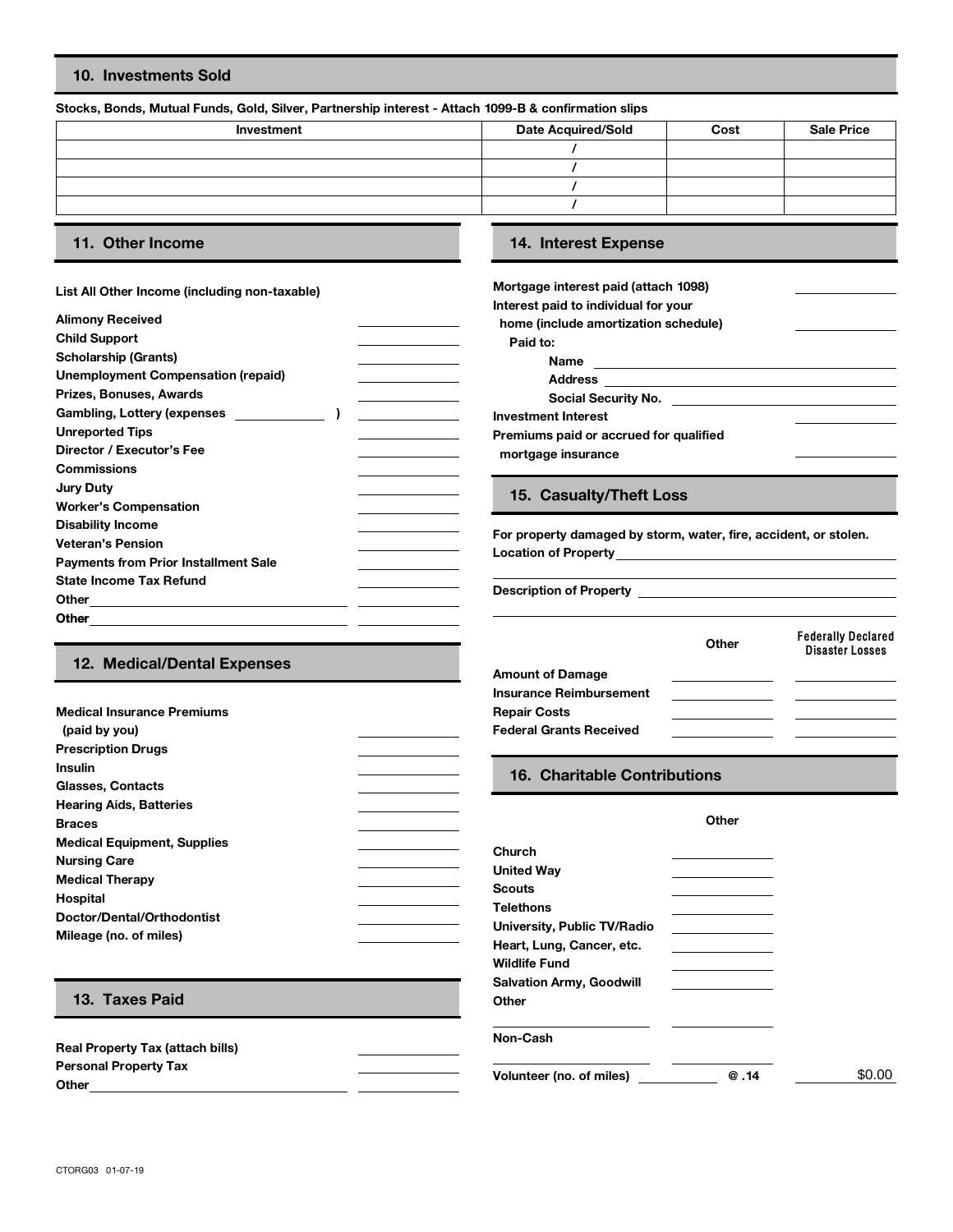| Name of Care Provider | <b>Address</b> | Soc. Sec. No. or<br><b>Employer ID</b> | Amount<br>Paid |
|-----------------------|----------------|----------------------------------------|----------------|
|                       |                |                                        |                |
|                       |                |                                        |                |
|                       |                |                                        |                |

**Also complete this section if you receive dependent care benefits from your employer.**

# **18. Job-Related Moving Expenses 21. Business Mileage**

**U if you are a member of the Armed Forces on active duty and moving due to a permanent change of station due to a military order.**

**Lodging During Move** 

**Travel to New Home (no. of miles)** 

# **19. Employment Related Expenses That You Paid (Not self-employed)**

**U if Armed Forces reservist, a qualified performing artist, a fee-basis state or local government official, or an individual with a disability claiming impairment-related work expenses.**

| Dues - Union, Professional                  | Gas, Oil, Lubrication  |
|---------------------------------------------|------------------------|
| <b>Books, Subscriptions, Supplies</b>       | Batteries, Tires, etc. |
| Licenses                                    | <b>Repairs</b>         |
| <b>Tools, Equipment, Safety Equipment</b>   | Wash                   |
| Uniforms (include cleaning)                 | Insurance              |
| <b>Sales Expense, Gifts</b>                 | Interest               |
| <b>Tuition, Books (work related)</b>        | Lease payments         |
| Entertainment                               | <b>Garage Rent</b>     |
| Office in home:                             |                        |
| In Square a) Total home                     | 22. Business 1         |
| Feet<br>b) Office _________________________ |                        |
|                                             |                        |
| Rent                                        | If you are not reimbu  |
| <b>Insurance</b>                            | Airfare, Train, etc.   |
| <b>Utilities</b>                            | Lodging                |
| <b>Maintenance</b>                          | Meals (no. of days     |
|                                             | .                      |

### **20. Investment-Related Expenses State use only**

| <b>Tax Preparation Fee</b>     |  |
|--------------------------------|--|
| <b>Safe Deposit Box Rental</b> |  |
| <b>Mutual Fund Fee</b>         |  |
| <b>Investment Counselor</b>    |  |
| Other                          |  |

| $\blacktriangleright$ if you are a member of the Armed Forces on active duty<br>and moving due to a permanent change of station due to | Do you have written records?        | ี Yes            | <b>No</b> |
|----------------------------------------------------------------------------------------------------------------------------------------|-------------------------------------|------------------|-----------|
| a militarv order.                                                                                                                      | Did you sell or trade in a car used | $^{\dagger}$ Yes |           |
| Date of move                                                                                                                           | for business?                       |                  | <b>No</b> |

**Move Household Goods If yes, attach a copy of purchase agreement**

| Make/Year Vehicle                     |  |
|---------------------------------------|--|
| Date purchased                        |  |
| Total miles (personal & business)     |  |
| Business miles (not to and from work) |  |
| From first to second job              |  |
| Education (one way, work to school)   |  |
| <b>Job Seeking</b>                    |  |
| <b>Other Business</b>                 |  |
| Round Trip commuting distance         |  |
| Gas, Oil, Lubrication                 |  |
| Batteries, Tires, etc.                |  |
| Repairs                               |  |
| Wash                                  |  |
| Insurance                             |  |
| Interest                              |  |
| Lease payments                        |  |
| Garage Rent                           |  |
|                                       |  |

**No**

# **Feet 22. Business Travel**

**If you are not reimbursed for exact amount, give total expenses.**

| Airfare, Train, etc.          |  |
|-------------------------------|--|
| Lodging                       |  |
| Meals (no. of days )          |  |
| Taxi, Car Rental              |  |
| Other                         |  |
| <b>Reimbursement Received</b> |  |
|                               |  |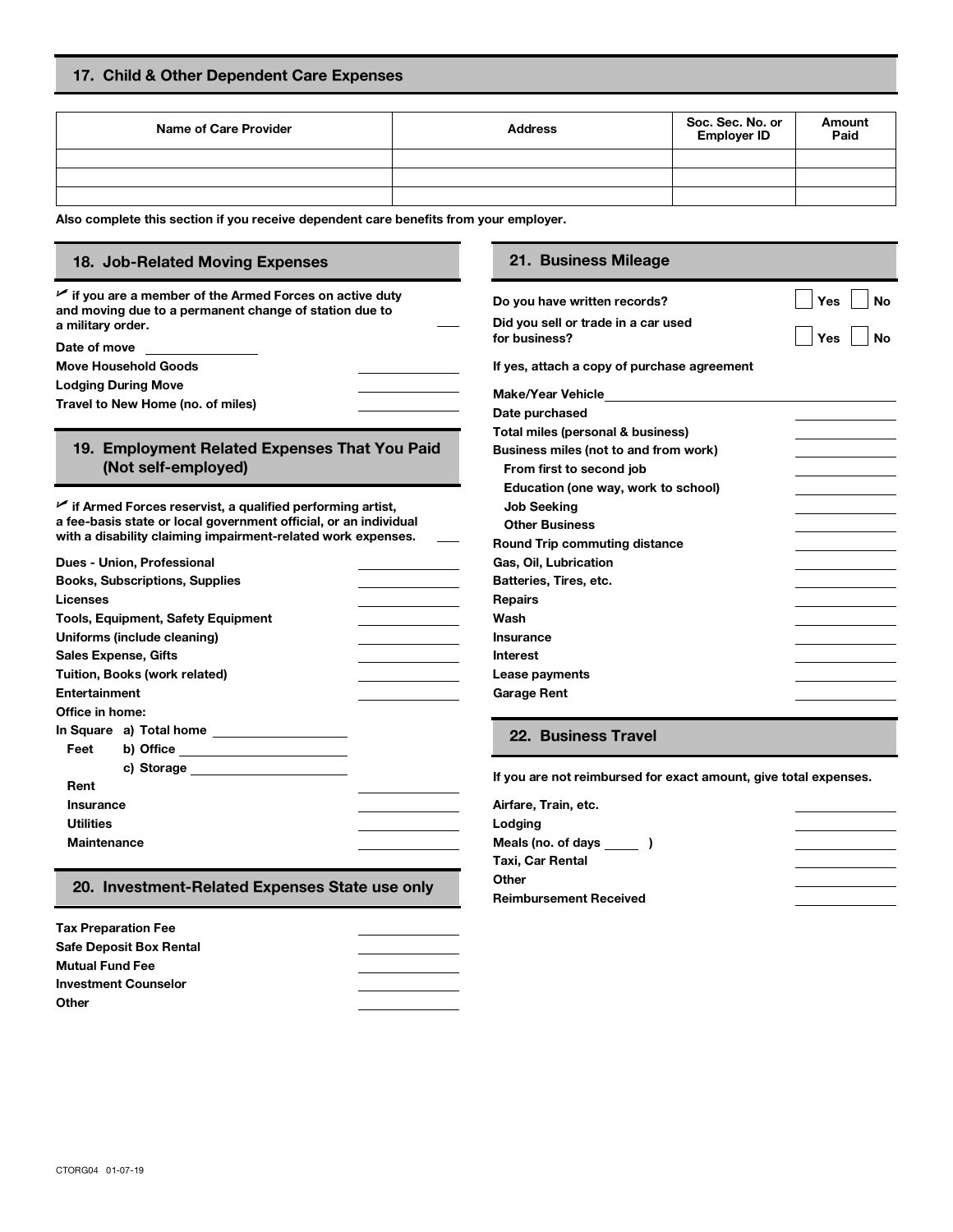# **23. Estimated Tax Paid 24. Other Deductions**

| 23. Estimated Tax Paid                                 |                  |                        |              | <b>24. Other Deductions</b>                                                                                                                           |
|--------------------------------------------------------|------------------|------------------------|--------------|-------------------------------------------------------------------------------------------------------------------------------------------------------|
| Due Date                                               | <b>Date Paid</b> | Federal                | <b>State</b> | Alimony Paid to<br>Social Security No.<br><b>Student Interest Paid</b><br><b>Health Savings Account Contri</b><br><b>Archer Medical Savings Acct.</b> |
| <b>25. Education Expenses</b><br><b>Student's Name</b> |                  | <b>Type of Expense</b> | Amount       | 26. Questions, Comm                                                                                                                                   |

# **25. Education Expenses**

| <b>Student's Name</b>                                     | <b>Type of Expense</b> | Amount |
|-----------------------------------------------------------|------------------------|--------|
|                                                           |                        |        |
| <u> 1989 - Johann Barbara, martxa a shekara 1980 - An</u> |                        |        |
|                                                           |                        |        |
|                                                           |                        |        |
|                                                           |                        |        |
|                                                           |                        |        |

| Social Security No.                         | s |  |
|---------------------------------------------|---|--|
| Student Interest Paid                       |   |  |
| <b>Health Savings Account Contributions</b> |   |  |
| Archer Medical Savings Acct. Contributions  | S |  |

**26. Questions, Comments, & Other Information**

| <b>Student's Name</b>   | <b>Type of Expense</b>                                                                                                                                                                                                              | Amount |                                             |                 |                                                                                        |
|-------------------------|-------------------------------------------------------------------------------------------------------------------------------------------------------------------------------------------------------------------------------------|--------|---------------------------------------------|-----------------|----------------------------------------------------------------------------------------|
|                         |                                                                                                                                                                                                                                     |        | Residence:<br>Village _____________________ |                 | <b>County County County County</b><br><b>School District Communist School District</b> |
|                         | 27. Direct Deposit of Refund / or Savings Bond Purchases                                                                                                                                                                            |        |                                             |                 |                                                                                        |
|                         | Would you like to have your refund(s) directly deposited into your account?<br>(The IRS will allow you to deposit your federal tax refund into up to three<br>different accounts. If so, please provide the following information.) |        |                                             |                 | Yes<br><b>No</b>                                                                       |
| <b>ACCOUNT 1</b>        |                                                                                                                                                                                                                                     |        |                                             |                 |                                                                                        |
| <b>Owner of account</b> |                                                                                                                                                                                                                                     |        |                                             | <b>Taxpayer</b> | <b>Spouse</b><br>Joint                                                                 |

# **27. Direct Deposit of Refund / or Savings Bond Purchases**

| would you like to have your relations) all ecuy deposited lifts your account:                                                                        | ∟∟⊥पञ<br>ப™                                                                                                             |
|------------------------------------------------------------------------------------------------------------------------------------------------------|-------------------------------------------------------------------------------------------------------------------------|
| (The IRS will allow you to deposit your federal tax refund into up to three<br>different accounts. If so, please provide the following information.) |                                                                                                                         |
| <b>ACCOUNT 1</b>                                                                                                                                     |                                                                                                                         |
| <b>Owner of account</b>                                                                                                                              | <b>Taxpayer</b><br><b>Spouse</b><br>Joint                                                                               |
| Type of account<br><b>Traditional Savings</b><br><b>MyRA</b><br>Checking<br><b>Archer MSA Savings</b><br><b>Treasury Direct</b>                      | <b>Traditional IRA</b><br><b>Roth IRA</b><br><b>Coverdell Education Savings</b><br><b>SEP IRA</b><br><b>HSA Savings</b> |
| Name of financial institution                                                                                                                        |                                                                                                                         |
| <b>Financial Institution Routing Transit Number (if known)</b>                                                                                       |                                                                                                                         |
| Your account number                                                                                                                                  |                                                                                                                         |
| <b>ACCOUNT 2</b>                                                                                                                                     |                                                                                                                         |
| Owner of account                                                                                                                                     | <b>Taxpayer</b><br><b>Spouse</b><br>Joint                                                                               |
| Type of account<br><b>Traditional Savings</b><br><b>MyRA</b><br><b>Checking</b><br><b>Archer MSA Savings</b><br><b>Treasury Direct</b>               | <b>Traditional IRA</b><br><b>Roth IRA</b><br><b>Coverdell Education Savings</b><br><b>SEP IRA</b><br><b>HSA Savings</b> |
| Name of financial institution                                                                                                                        |                                                                                                                         |
| <b>Financial Institution Routing Transit Number (if known)</b>                                                                                       |                                                                                                                         |
| Your account number                                                                                                                                  |                                                                                                                         |